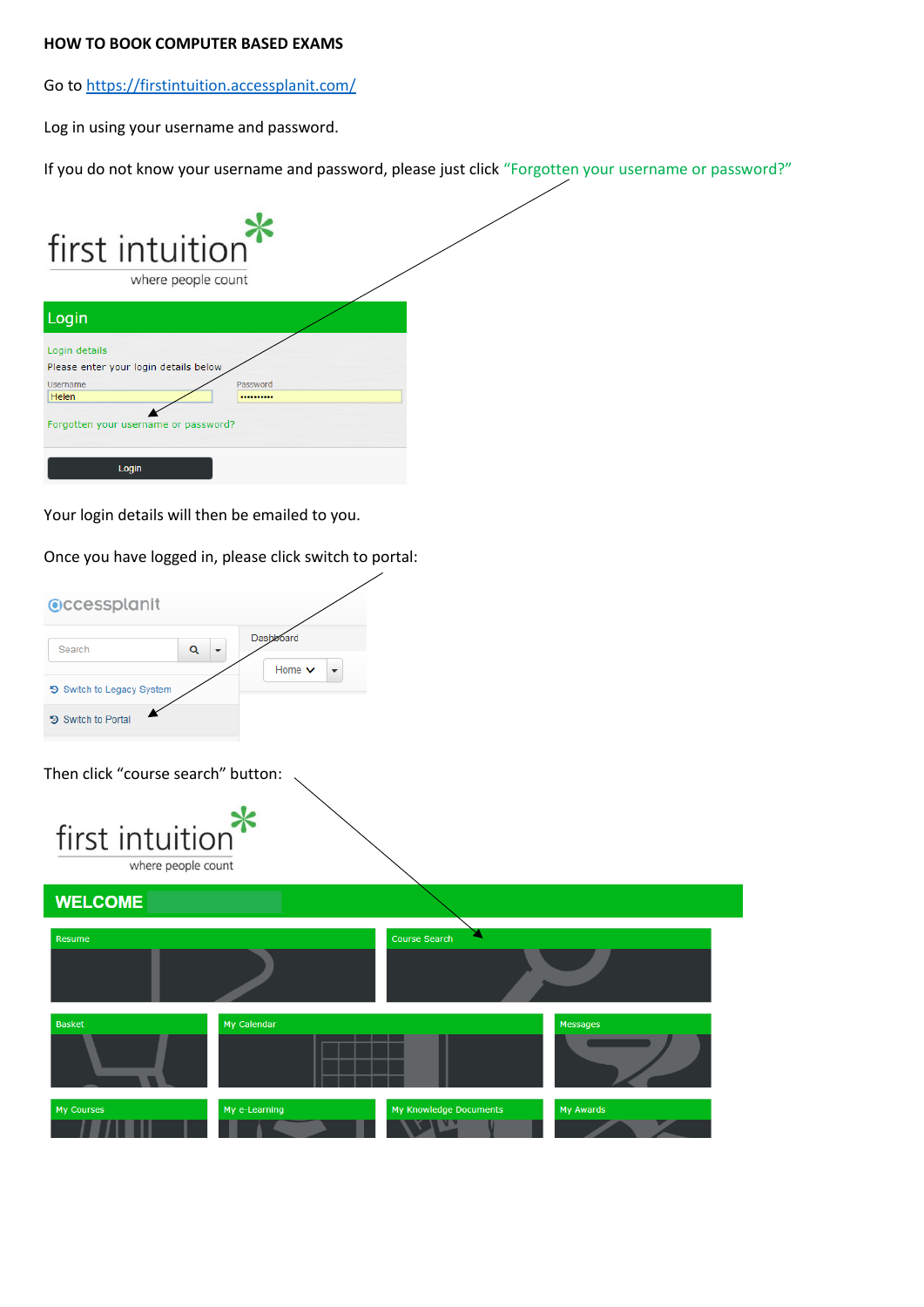You will then see a screen like the one below.

You select First Intuition – Cambridge as training provider and then type "computer based exam" into the course title/keyword box, and enter a date range for when you want to book your exam.

| first intuition<br>where people count                                         |                                             |                            |             |  |
|-------------------------------------------------------------------------------|---------------------------------------------|----------------------------|-------------|--|
| Course search                                                                 |                                             |                            |             |  |
| Search criteria                                                               |                                             |                            |             |  |
| <b>Training Provider</b><br>First Intuition - Cambridge<br>$\pmb{\mathrm{v}}$ | Course Title/Keyword<br>Computer Based Exam | Type of course<br>Any      | Town<br>Any |  |
| Category<br>Any<br>۷.                                                         | Max Distance (miles)                        |                            |             |  |
| Only show courses where I have completed the preferred awards                 |                                             | Show courses with no dates |             |  |
| Date Range                                                                    |                                             |                            |             |  |
| From<br>20/09/2017                                                            | To<br>dd/mm/yyyy                            |                            |             |  |
|                                                                               |                                             |                            |             |  |
| Search                                                                        | Show All                                    |                            |             |  |
|                                                                               |                                             |                            |             |  |

## Then click the "search" button **(NB DO NOT CLICK "SHOW ALL" AS THIS WILL CLEAR YOUR SEARCH FILTERS)**.

From the next screen, **click the GREEN arrow under action**, next to the type of exam you want to book (NB DO NOT CLICK THE TEXT, CLICK THE ARROW AS INDICATED):

| Search results                                                                                                                                                   |       |        |
|------------------------------------------------------------------------------------------------------------------------------------------------------------------|-------|--------|
| Course                                                                                                                                                           | Type  | Action |
| AAT Advanced Level Synoptic Computer Based Exam                                                                                                                  | Class |        |
| AAT Computer Based Project (UACS, CPAG, PETH, SDST) (PLEASE TICK THE EXAM YOU REQUIRE AND ADMIN FEE - YOU WILL NOT BE<br>ABLE TO CHECK OUT WITHOUT TICKING BOTH) | Class |        |
| AAT Professional Level Synoptic Computer Based Exam                                                                                                              | Class |        |
| AAT/ACCA/ICAEW Computer Based Exam (PLEASE TICK THE EXAM YOU REOUIRE AND ADMIN FEE - YOU WILL NOT BE ABLE TO<br>CHECK OUT WITHOUT TICKING BOTH)                  | Class |        |

## You can then hit book, next to the exam you wish to book.

 $\mathbf{1}$ 

| <b>Date</b>              | Venue                            | <b>Distance</b> | <b>Status</b> | Cost         | <b>Action</b> |
|--------------------------|----------------------------------|-----------------|---------------|--------------|---------------|
| 13/11/2017 10:00 - 13:00 | <b>First Intuition Cambridge</b> |                 | Available     | $£0.00$ (PC) | <b>Book</b>   |
| 13/11/2017 14:00 - 17:00 | First Intuition Cambridge        |                 | Available     | $£0.00$ (PC) | <b>Book</b>   |
| 14/11/2017 10:00 - 13:00 | <b>First Intuition Cambridge</b> |                 | Available     | $£0.00$ (PC) | <b>Book</b>   |
| 14/11/2017 14:00 - 17:00 | <b>First Intuition Cambridge</b> |                 | Available     | $£0.00$ (PC) | <b>Book</b>   |

You will now be in the shopping basket. Click Add Delegate (if you are a manager and booking somebody else in for the exam) or Add Myself if the slot is for you (if you don't get the option to select Add delegate or Add myself, don't worry it just means you are a self-funder and it will automatically add you to the exam slot). Then click "next step":

| <b>Shopping basket</b><br>Delegate                                               | Delegates<br><b>Basket</b><br>Login                                                                                                                     | Sessions<br>Confirmation<br>Payment                                  |      |                                         |
|----------------------------------------------------------------------------------|---------------------------------------------------------------------------------------------------------------------------------------------------------|----------------------------------------------------------------------|------|-----------------------------------------|
| <b>Title</b><br>TICKING BOTH)<br>course details<br>Delegate 1:<br>Add Delegate + | AAT/ACCA/ICAEW Computer Based<br>Exam (PLEASE JICK THE EXAM YOU<br>REQUIRE AND ADMIN FEE - YOU WILL NOT<br>BE ABLE TO CHECK OUT WITHOUT<br>Add Myself + | Location<br>First Intuition Cambridge, Cambridge 13/11/2017 10:00:00 | Date | Cost<br><b>Delegate</b><br>$1$ $\vee$   |
| Clear Basket X                                                                   |                                                                                                                                                         |                                                                      |      | <b>Jotal</b><br>Next Step $\Rightarrow$ |